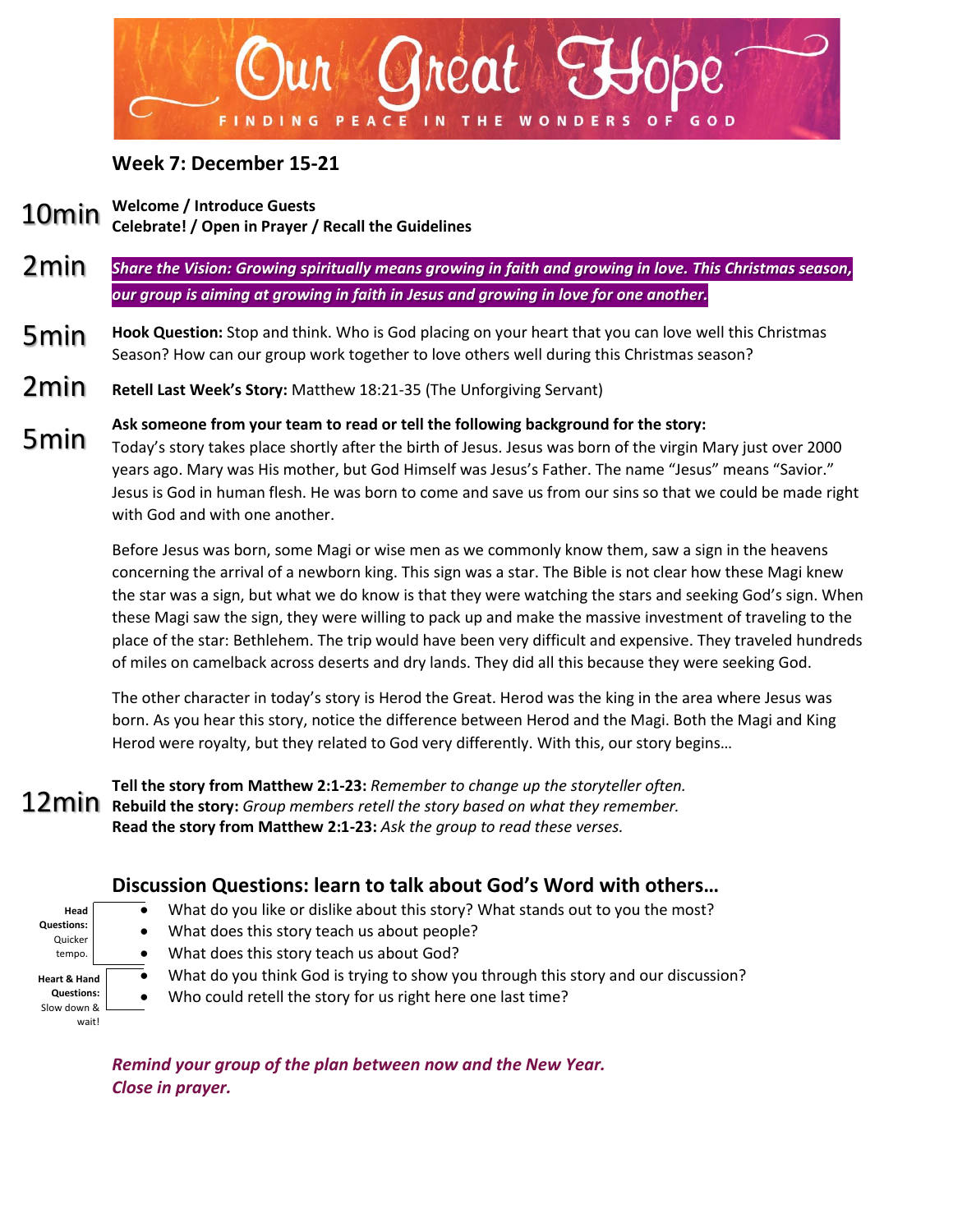

# Week 7: Can Your Group Count On You?

#### *"It is required of stewards that they be found trustworthy." 1 Corinthians 4:2*

For the past six weeks, we have reviewed important principles every disciple-maker should consider during the Holiday Season. With only one more week between us and the Holiday Season, it is time to take inventory. Can your small group count on you this Holiday Season?

The quickest way to let people down that we are discipling and sharing real-life relationships with is to jerk them around on the plans. When we fail to communicate, what we are really saying is that the people around us are not important to us. Consider this text I sent my small group this morning concerning the Holiday Season…

"Here are a few dates coming up for our small group for Christmas!

December 15 – Christmas program at Western Hills Church

December 16 – Last guys' lunch at Fuzzy's until new year and small group that night

December 23 – Game night at Chad's place (Rachael and I will be out of town)

December 24 – Christmas Eve Candlelight Service at Western Hills (5-6pm)

December 30 – Laser Tag Night! Details TBD.

On January 6<sup>th</sup> we are back to group and our guys' lunch at Fuzzy's will pick back up!"

#### **Can you see what is happening in this text? Notice a few details…**

- 1. **Communication.** My group knows the plan. They know how to stay connected. They know they are welcome to be part of our lives this Christmas season.
- 2. **We didn't cancel.** Rachael and I will be gone one week, but some other group members plan to host our small group that night. Why? Because we are not trying to lead a Bible Study! We are aiming at connecting people to real-life relationships.
- 3. **We are making connections.** First, we are connecting our small group to our church family this Christmas by turning church events into small group events!